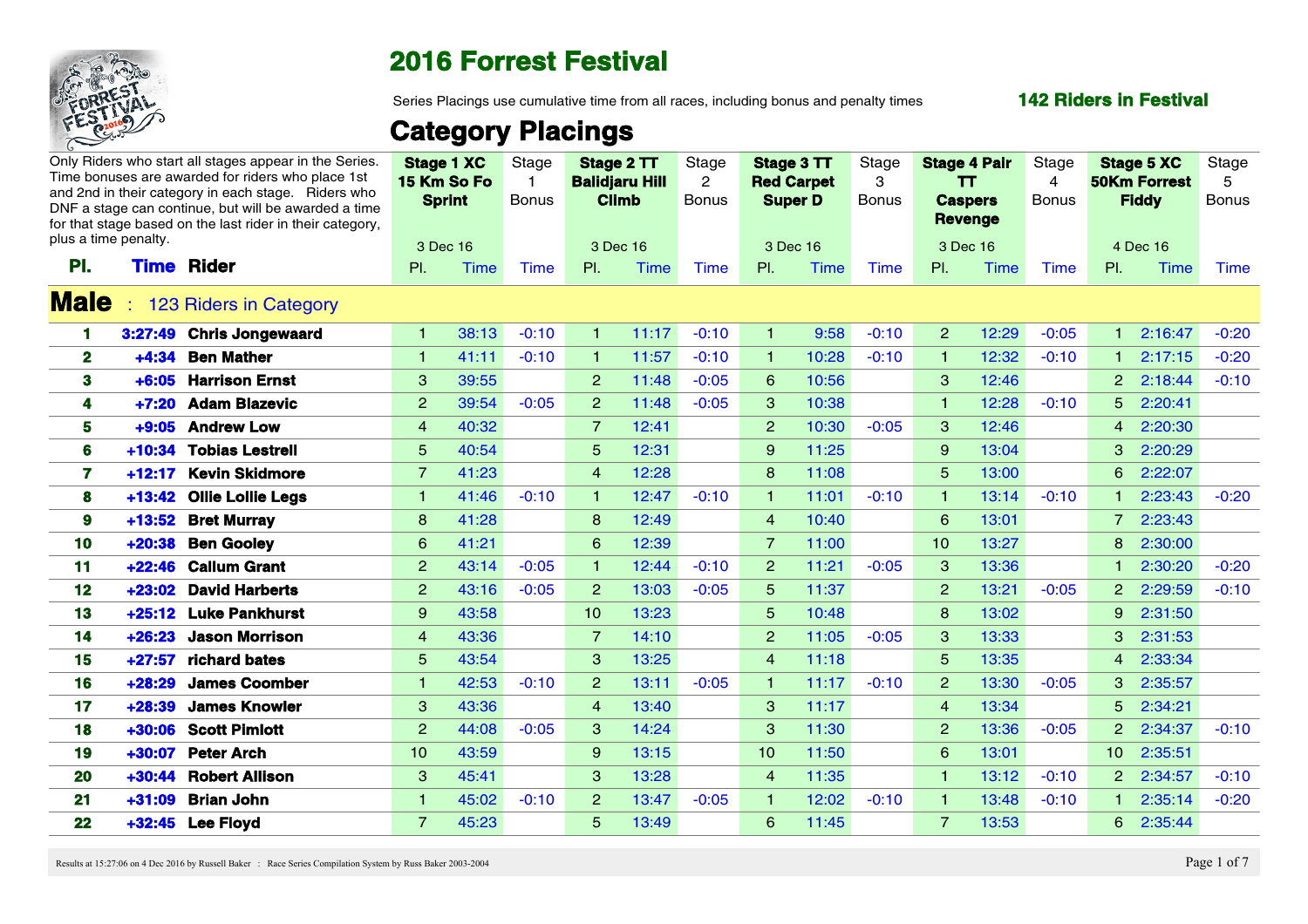

Series Placings use cumulative time from all races, including bonus and penalty times

#### **142 Riders in Festival**

# **Category Placings**

|                 |                      | Only Riders who start all stages appear in the Series.<br>Time bonuses are awarded for riders who place 1st<br>and 2nd in their category in each stage. Riders who<br>DNF a stage can continue, but will be awarded a time<br>for that stage based on the last rider in their category. |                 | <b>Stage 1 XC</b><br>15 Km So Fo<br><b>Sprint</b> | Stage<br>Bonus |                 | Stage 2 TT<br><b>Balidjaru Hill</b><br><b>Climb</b> | Stage<br>$\overline{2}$<br><b>Bonus</b> | Stage 3 TT<br><b>Red Carpet</b> | <b>Super D</b> | Stage<br>-3<br><b>Bonus</b> | <b>Stage 4 Pair</b><br>TT.<br><b>Caspers</b><br>Revenge |             | Stage<br>4<br><b>Bonus</b> | <b>Stage 5 XC</b><br><b>50Km Forrest</b><br><b>Fiddy</b> |         | Stage<br>.5<br>Bonus |
|-----------------|----------------------|-----------------------------------------------------------------------------------------------------------------------------------------------------------------------------------------------------------------------------------------------------------------------------------------|-----------------|---------------------------------------------------|----------------|-----------------|-----------------------------------------------------|-----------------------------------------|---------------------------------|----------------|-----------------------------|---------------------------------------------------------|-------------|----------------------------|----------------------------------------------------------|---------|----------------------|
|                 | plus a time penalty. |                                                                                                                                                                                                                                                                                         |                 | 3 Dec 16                                          |                |                 | 3 Dec 16                                            |                                         |                                 | 3 Dec 16       |                             | 3 Dec 16                                                |             |                            | 4 Dec 16                                                 |         |                      |
| PI.             | Rider<br><b>Time</b> |                                                                                                                                                                                                                                                                                         | PI.             | <b>Time</b>                                       | <b>Time</b>    | PI.             | <b>Time</b>                                         | <b>Time</b>                             | PI.                             | <b>Time</b>    | Time                        | PI.                                                     | <b>Time</b> | Time                       | PL                                                       | Time    | Time                 |
| 23              | +34:04 Phil Anderson |                                                                                                                                                                                                                                                                                         | $\overline{2}$  | 45:14                                             | $-0:05$        | $\blacksquare$  | 12:56                                               | $-0:10$                                 | $\mathbf{3}$                    | 12:11          |                             | $\overline{2}$                                          | 14:23       | $-0:05$                    | 2 2:37:39                                                |         | $-0:10$              |
| 24              |                      | +34:09 Simon Leighfield                                                                                                                                                                                                                                                                 | $6^{\circ}$     | 44:28                                             |                | $\overline{7}$  | 14:10                                               |                                         | 10 <sup>°</sup>                 | 11:59          |                             | 6                                                       | 13:41       |                            | 7 2:37:40                                                |         |                      |
| 25              | +35:48 Stuart Wood   |                                                                                                                                                                                                                                                                                         | 3 <sup>1</sup>  | 45:41                                             |                | 2 <sup>2</sup>  | 14:09                                               | $-0:05$                                 | 2 <sup>2</sup>                  | 11:10          | $-0:05$                     | 3                                                       | 13:37       |                            | 3 2:39:10                                                |         |                      |
| 26              | +38:48 John Allison  |                                                                                                                                                                                                                                                                                         | 2               | 47:18                                             | $-0:05$        | $\blacksquare$  | 13:57                                               | $-0:10$                                 | $\overline{2}$                  | 12:30          | $-0:05$                     |                                                         | 14:22       | $-0:10$                    |                                                          | 2:39:20 | $-0:20$              |
| 27              | +39:19 Win Mahar     |                                                                                                                                                                                                                                                                                         | 13 <sup>°</sup> | 46:06                                             |                | 11 <sup>1</sup> | 14:24                                               |                                         | 18 <sup>°</sup>                 | 12:30          |                             | 19 <sup>°</sup>                                         | 14:35       |                            | 8 2:39:33                                                |         |                      |
| 28              | $+39:39$             | <b>Salvatore Parenti</b>                                                                                                                                                                                                                                                                | 6               | 47:42                                             |                | 3               | 13:50                                               |                                         | $\overline{2}$                  | 12:03          | $-0:05$                     | $5\overline{)}$                                         | 14:39       |                            | 3 2:39:19                                                |         |                      |
| 29              |                      | +40:05 Scott Murchison                                                                                                                                                                                                                                                                  | $\overline{4}$  | 46:39                                             |                | 5 <sup>1</sup>  | 14:35                                               |                                         | -5                              | 12:36          |                             | $\overline{4}$                                          | 14:31       |                            | $\overline{4}$                                           | 2:39:33 |                      |
| 30              | +40:45 Evan James    |                                                                                                                                                                                                                                                                                         | 8               | 45:43                                             |                | 10 <sup>1</sup> | 14:21                                               |                                         | 14                              | 12:11          |                             | 13 <sup>°</sup>                                         | 14:24       |                            | 10 2:41:55                                               |         |                      |
| 31              | +41:26 Daniel Quin   |                                                                                                                                                                                                                                                                                         | -9              | 46:02                                             |                | 15 <sub>1</sub> | 14:53                                               |                                         | 19 <sup>°</sup>                 | 12:32          |                             | 8                                                       | 14:05       |                            | 9                                                        | 2:41:43 |                      |
| 32 <sub>2</sub> |                      | +41:45 Dominic Burton                                                                                                                                                                                                                                                                   | 11              | 46:03                                             |                | $6^{\circ}$     | 14:02                                               |                                         | $\overline{7}$                  | 11:46          |                             | 10 <sup>°</sup>                                         | 14:13       |                            | 11 2:43:30                                               |         |                      |
| 33              | +42:44 Nicholas Bird |                                                                                                                                                                                                                                                                                         | $\mathbf{1}$    | 46:42                                             | $-0:10$        | 2 <sup>7</sup>  | 15:56                                               | $-0:05$                                 | $\overline{1}$                  | 11:42          | $-0:10$                     | $\overline{2}$                                          | 14:32       | $-0:05$                    | 2 2:42:21                                                |         | $-0:10$              |
| 34              | +43:57 Oliver King   |                                                                                                                                                                                                                                                                                         | $\overline{4}$  | 45:51                                             |                | 5 <sup>5</sup>  | 14:27                                               |                                         | 5 <sup>5</sup>                  | 11:42          |                             | $\overline{4}$                                          | 13:48       |                            | 4 2:45:58                                                |         |                      |
| 35              | $+45:21$             | <b>Mark Geary</b>                                                                                                                                                                                                                                                                       | $\mathbf{3}$    | 45:50                                             |                | $\overline{4}$  | 14:24                                               |                                         | 6                               | 12:37          |                             | $\mathcal{B}$                                           | 14:29       |                            | 5 2:45:50                                                |         |                      |
| 36              |                      | +46:24 Stuart Cathcart                                                                                                                                                                                                                                                                  | 14              | 46:57                                             |                | 13 <sup>7</sup> | 14:51                                               |                                         | 11                              | 12:00          |                             | 18 <sup>°</sup>                                         | 14:34       |                            | 12 2:45:51                                               |         |                      |
| 37              | $+47:17$             | craig Favaloro                                                                                                                                                                                                                                                                          |                 | 46:49                                             | $-0:10$        | 3 <sup>°</sup>  | 15:22                                               |                                         | $\overline{2}$                  | 12:10          | $-0:05$                     | $\mathbf{3}$                                            | 14:39       |                            |                                                          | 2:46:41 | $-0:20$              |
| 38              | $+48:21$             | <b>Grant Palmer</b>                                                                                                                                                                                                                                                                     | $\mathbf{3}$    | 47:42                                             |                | $\overline{2}$  | 15:08                                               | $-0:05$                                 |                                 | 12:04          | $-0:10$                     |                                                         | 14:05       | $-0:10$                    | 2 2:47:46                                                |         | $-0:10$              |
| 39              | +48:44               | <b>Con Zakis</b>                                                                                                                                                                                                                                                                        | 10 <sup>°</sup> | 46:03                                             |                | 12 <sup>2</sup> | 14:42                                               |                                         | 9                               | 11:51          |                             | 9                                                       | 14:07       |                            | 15 <sub>1</sub>                                          | 2:49:50 |                      |
| 40              | +49:32 Glen Charlton |                                                                                                                                                                                                                                                                                         | $\mathbf{2}$    | 48:17                                             | $-0:05$        | 2 <sup>1</sup>  | 14:39                                               | $-0:05$                                 | 2 <sup>2</sup>                  | 12:05          | $-0:05$                     | $\mathbf{3}$                                            | 14:58       |                            |                                                          | 2:47:57 | $-0:20$              |
| 41              | +50:23 Adam Clayton  |                                                                                                                                                                                                                                                                                         | 12 <sub>2</sub> | 46:03                                             |                | 18 <sup>°</sup> | 15:06                                               |                                         | 8                               | 11:49          |                             | 10 <sup>°</sup>                                         | 14:13       |                            | 16 2:51:01                                               |         |                      |
| 42              | +50:33 Rob King      |                                                                                                                                                                                                                                                                                         | 5 <sup>5</sup>  | 47:41                                             |                | 6               | 15:12                                               |                                         | $\overline{4}$                  | 12:26          |                             | 6                                                       | 14:59       |                            | 6                                                        | 2:48:04 |                      |
| 43              | +51:42 Adrian Dillon |                                                                                                                                                                                                                                                                                         | 17 <sub>2</sub> | 48:06                                             |                | 20              | 15:14                                               |                                         | 12 <sub>2</sub>                 | 12:01          |                             | 14                                                      | 14:27       |                            | 14 2:49:43                                               |         |                      |
| 44              | +52:17 Andrew Howell |                                                                                                                                                                                                                                                                                         | $\overline{2}$  | 47:29                                             | $-0:05$        | $\blacksquare$  | 14:52                                               | $-0:10$                                 | $\overline{4}$                  | 12:35          |                             | $\overline{4}$                                          | 14:49       |                            | 3 2:50:36                                                |         |                      |
| 45.             | +53:11               | <b>Craig Brooks</b>                                                                                                                                                                                                                                                                     | 15 <sup>2</sup> | 47:30                                             |                | 19 <sup>°</sup> | 15:10                                               |                                         | 16                              | 12:23          |                             | 15 <sub>1</sub>                                         | 14:31       |                            | 17 <sup>2</sup>                                          | 2:51:26 |                      |
| 45              | +53:11 Thanh Hoang   |                                                                                                                                                                                                                                                                                         | 24              | 49:37                                             |                | 17 <sup>2</sup> | 14:58                                               |                                         | 27                              | 13:04          |                             | 21                                                      | 14:45       |                            | 13 <sup>°</sup>                                          | 2:48:36 |                      |

Results at 15:27:06 on 4 Dec 2016 by Russell Baker : Race Series Compilation System by Russ Baker 2003-2004 Page 2 of 7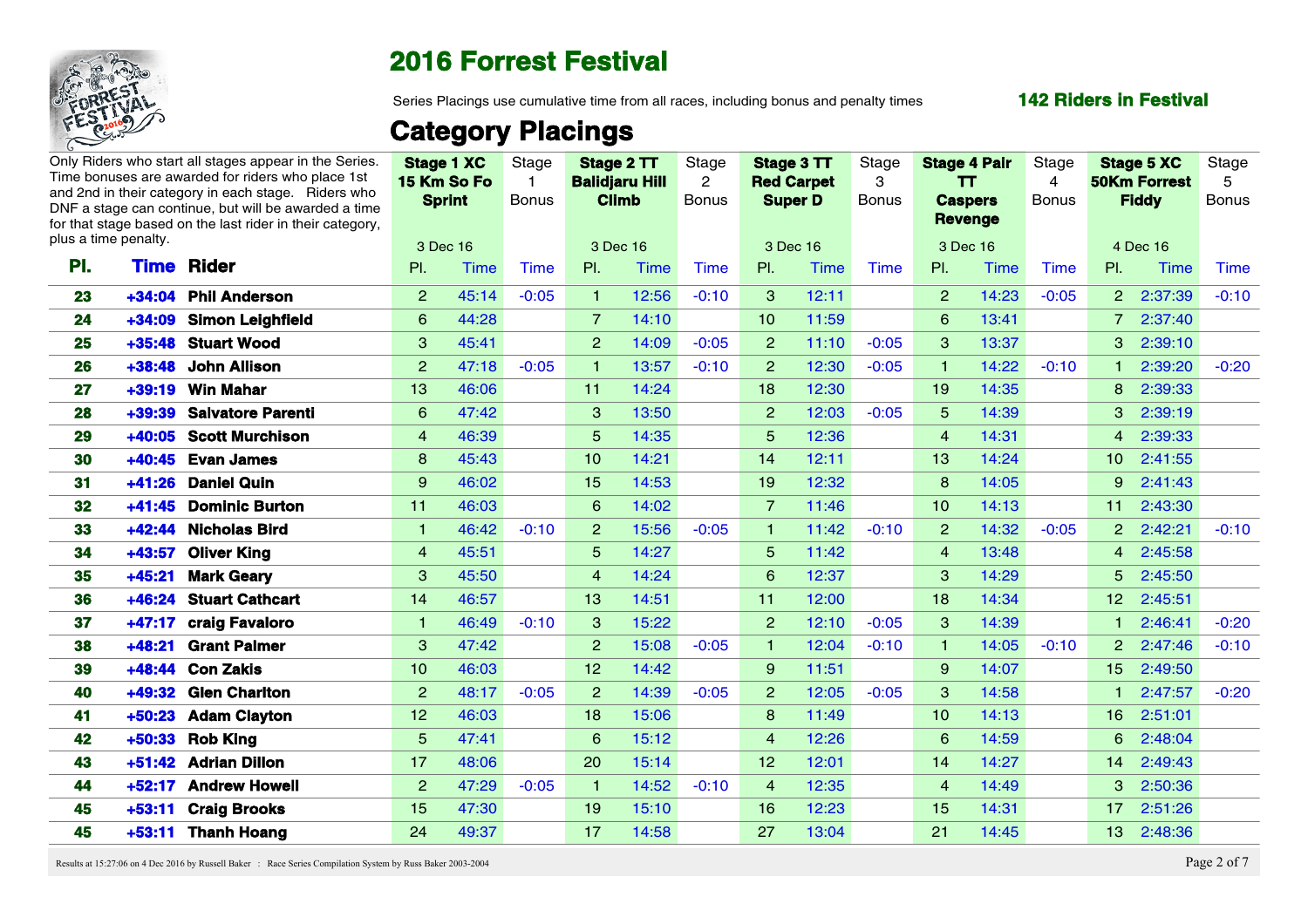

Series Placings use cumulative time from all races, including bonus and penalty times

#### **142 Riders in Festival**

## **Category Placings**

|          |                                                                                                             |                                                                                                                                                                                                                                                                                                                                                                                                                                                                                                                                                                                                                                                                                                                                                                                                                                                                                                                                                       |       | Stage                                                       |                 |       | Stage<br>$\overline{2}$                                         |                                                                                                                                             |             | Stage<br>-3                                                   |                 |       | Stage<br>4                                                                 |                |      | Stage<br>-5                                                                                                                                                                                                                                                                                                                                                      |
|----------|-------------------------------------------------------------------------------------------------------------|-------------------------------------------------------------------------------------------------------------------------------------------------------------------------------------------------------------------------------------------------------------------------------------------------------------------------------------------------------------------------------------------------------------------------------------------------------------------------------------------------------------------------------------------------------------------------------------------------------------------------------------------------------------------------------------------------------------------------------------------------------------------------------------------------------------------------------------------------------------------------------------------------------------------------------------------------------|-------|-------------------------------------------------------------|-----------------|-------|-----------------------------------------------------------------|---------------------------------------------------------------------------------------------------------------------------------------------|-------------|---------------------------------------------------------------|-----------------|-------|----------------------------------------------------------------------------|----------------|------|------------------------------------------------------------------------------------------------------------------------------------------------------------------------------------------------------------------------------------------------------------------------------------------------------------------------------------------------------------------|
|          |                                                                                                             |                                                                                                                                                                                                                                                                                                                                                                                                                                                                                                                                                                                                                                                                                                                                                                                                                                                                                                                                                       |       | <b>Bonus</b>                                                |                 |       | <b>Bonus</b>                                                    |                                                                                                                                             |             | Bonus                                                         |                 |       | <b>Bonus</b>                                                               |                |      | Bonus                                                                                                                                                                                                                                                                                                                                                            |
|          |                                                                                                             |                                                                                                                                                                                                                                                                                                                                                                                                                                                                                                                                                                                                                                                                                                                                                                                                                                                                                                                                                       |       |                                                             |                 |       |                                                                 |                                                                                                                                             |             |                                                               |                 |       |                                                                            |                |      |                                                                                                                                                                                                                                                                                                                                                                  |
|          |                                                                                                             |                                                                                                                                                                                                                                                                                                                                                                                                                                                                                                                                                                                                                                                                                                                                                                                                                                                                                                                                                       |       |                                                             |                 |       |                                                                 |                                                                                                                                             |             |                                                               |                 |       |                                                                            |                |      |                                                                                                                                                                                                                                                                                                                                                                  |
|          |                                                                                                             | PI.                                                                                                                                                                                                                                                                                                                                                                                                                                                                                                                                                                                                                                                                                                                                                                                                                                                                                                                                                   | Time  | Time                                                        | PI.             |       | Time                                                            | PI.                                                                                                                                         | <b>Time</b> | Time                                                          | PI.             | Time  | <b>Time</b>                                                                | PL             | Time | Time                                                                                                                                                                                                                                                                                                                                                             |
|          |                                                                                                             | 5 <sup>1</sup>                                                                                                                                                                                                                                                                                                                                                                                                                                                                                                                                                                                                                                                                                                                                                                                                                                                                                                                                        | 48:40 |                                                             | 6               |       |                                                                 | $\overline{7}$                                                                                                                              | 12:18       |                                                               | 5 <sup>5</sup>  | 14:26 |                                                                            |                |      |                                                                                                                                                                                                                                                                                                                                                                  |
|          |                                                                                                             | 21                                                                                                                                                                                                                                                                                                                                                                                                                                                                                                                                                                                                                                                                                                                                                                                                                                                                                                                                                    | 48:50 |                                                             | 23              | 15:39 |                                                                 | 15 <sub>1</sub>                                                                                                                             | 12:17       |                                                               | 12 <sub>2</sub> | 14:20 |                                                                            | $19-19$        |      |                                                                                                                                                                                                                                                                                                                                                                  |
|          |                                                                                                             | $\overline{7}$                                                                                                                                                                                                                                                                                                                                                                                                                                                                                                                                                                                                                                                                                                                                                                                                                                                                                                                                        | 49:02 |                                                             | $5^{\circ}$     | 14:49 |                                                                 | 12 <sub>2</sub>                                                                                                                             | 13:16       |                                                               | 11              | 15:14 |                                                                            | $\overline{4}$ |      |                                                                                                                                                                                                                                                                                                                                                                  |
|          |                                                                                                             | 19 <sup>°</sup>                                                                                                                                                                                                                                                                                                                                                                                                                                                                                                                                                                                                                                                                                                                                                                                                                                                                                                                                       | 48:49 |                                                             | 26              | 16:14 |                                                                 | 20                                                                                                                                          | 12:35       |                                                               | 22              | 14:48 |                                                                            |                |      |                                                                                                                                                                                                                                                                                                                                                                  |
|          |                                                                                                             | $\overline{4}$                                                                                                                                                                                                                                                                                                                                                                                                                                                                                                                                                                                                                                                                                                                                                                                                                                                                                                                                        | 48:09 |                                                             | $\overline{4}$  |       |                                                                 | -3                                                                                                                                          | 12:26       |                                                               | $\overline{2}$  | 14:38 | $-0:05$                                                                    | $\overline{4}$ |      |                                                                                                                                                                                                                                                                                                                                                                  |
|          |                                                                                                             | 16 <sup>1</sup>                                                                                                                                                                                                                                                                                                                                                                                                                                                                                                                                                                                                                                                                                                                                                                                                                                                                                                                                       | 47:57 |                                                             | 14              |       |                                                                 | <b>20</b>                                                                                                                                   | 12:35       |                                                               | 15 <sub>1</sub> | 14:31 |                                                                            |                |      |                                                                                                                                                                                                                                                                                                                                                                  |
|          |                                                                                                             | 8                                                                                                                                                                                                                                                                                                                                                                                                                                                                                                                                                                                                                                                                                                                                                                                                                                                                                                                                                     | 49:36 |                                                             | 10 <sup>1</sup> |       |                                                                 | -5                                                                                                                                          | 12:02       |                                                               | 10 <sup>°</sup> | 14:42 |                                                                            |                |      |                                                                                                                                                                                                                                                                                                                                                                  |
|          |                                                                                                             | 6                                                                                                                                                                                                                                                                                                                                                                                                                                                                                                                                                                                                                                                                                                                                                                                                                                                                                                                                                     | 48:48 |                                                             | -7              |       |                                                                 |                                                                                                                                             | 12:14       |                                                               | 6               | 14:32 |                                                                            |                |      |                                                                                                                                                                                                                                                                                                                                                                  |
|          |                                                                                                             | <b>23</b>                                                                                                                                                                                                                                                                                                                                                                                                                                                                                                                                                                                                                                                                                                                                                                                                                                                                                                                                             | 49:18 |                                                             | 21              |       |                                                                 | <b>22</b>                                                                                                                                   | 12:42       |                                                               | 17              | 14:32 |                                                                            | 21             |      |                                                                                                                                                                                                                                                                                                                                                                  |
|          |                                                                                                             | 22                                                                                                                                                                                                                                                                                                                                                                                                                                                                                                                                                                                                                                                                                                                                                                                                                                                                                                                                                    | 49:17 |                                                             | 25              | 16:06 |                                                                 | 17                                                                                                                                          | 12:28       |                                                               | 23              | 14:53 |                                                                            | 23             |      |                                                                                                                                                                                                                                                                                                                                                                  |
|          |                                                                                                             | $\overline{7}$                                                                                                                                                                                                                                                                                                                                                                                                                                                                                                                                                                                                                                                                                                                                                                                                                                                                                                                                        | 50:00 |                                                             | $\overline{7}$  |       |                                                                 | -9                                                                                                                                          | 13:06       |                                                               | $\overline{7}$  | 15:17 |                                                                            | $\overline{7}$ |      |                                                                                                                                                                                                                                                                                                                                                                  |
|          |                                                                                                             | 6                                                                                                                                                                                                                                                                                                                                                                                                                                                                                                                                                                                                                                                                                                                                                                                                                                                                                                                                                     | 52:14 |                                                             | $\overline{4}$  | 16:03 |                                                                 | $\overline{2}$                                                                                                                              | 12:21       | $-0:05$                                                       | 8               | 15:06 |                                                                            |                |      | $-0:20$                                                                                                                                                                                                                                                                                                                                                          |
|          |                                                                                                             | 2 <sup>2</sup>                                                                                                                                                                                                                                                                                                                                                                                                                                                                                                                                                                                                                                                                                                                                                                                                                                                                                                                                        | 51:32 | $-0:05$                                                     | $\mathbf{1}$    |       | $-0:10$                                                         | 2                                                                                                                                           | 12:46       | $-0:05$                                                       | $\overline{2}$  | 14:50 | $-0:05$                                                                    |                |      | $-0:20$                                                                                                                                                                                                                                                                                                                                                          |
|          |                                                                                                             |                                                                                                                                                                                                                                                                                                                                                                                                                                                                                                                                                                                                                                                                                                                                                                                                                                                                                                                                                       | 51:18 | $-0:10$                                                     | 2 <sup>1</sup>  |       | $-0:05$                                                         | 11                                                                                                                                          | 13:13       |                                                               | $\overline{7}$  | 14:54 |                                                                            |                |      | $-0:10$                                                                                                                                                                                                                                                                                                                                                          |
|          |                                                                                                             |                                                                                                                                                                                                                                                                                                                                                                                                                                                                                                                                                                                                                                                                                                                                                                                                                                                                                                                                                       | 45:05 | $-0:10$                                                     | 5 <sup>5</sup>  |       |                                                                 |                                                                                                                                             | 11:53       | $-0:10$                                                       |                 | 14:34 | $-0:10$                                                                    |                |      |                                                                                                                                                                                                                                                                                                                                                                  |
|          |                                                                                                             |                                                                                                                                                                                                                                                                                                                                                                                                                                                                                                                                                                                                                                                                                                                                                                                                                                                                                                                                                       | 50:41 |                                                             |                 |       | $-0:10$                                                         | $\mathbf{3}$                                                                                                                                | 13:01       |                                                               | $\overline{2}$  | 14:57 | $-0:05$                                                                    |                |      | $-0:10$                                                                                                                                                                                                                                                                                                                                                          |
|          |                                                                                                             | 6                                                                                                                                                                                                                                                                                                                                                                                                                                                                                                                                                                                                                                                                                                                                                                                                                                                                                                                                                     | 49:59 |                                                             | $\overline{4}$  | 14:09 |                                                                 | 6                                                                                                                                           | 12:44       |                                                               | 5               | 14:09 |                                                                            |                |      |                                                                                                                                                                                                                                                                                                                                                                  |
|          |                                                                                                             | 25                                                                                                                                                                                                                                                                                                                                                                                                                                                                                                                                                                                                                                                                                                                                                                                                                                                                                                                                                    | 49:56 |                                                             | 24              |       |                                                                 | 23                                                                                                                                          | 12:43       |                                                               | 25              | 15:05 |                                                                            | 24             |      |                                                                                                                                                                                                                                                                                                                                                                  |
|          |                                                                                                             | 10 <sup>1</sup>                                                                                                                                                                                                                                                                                                                                                                                                                                                                                                                                                                                                                                                                                                                                                                                                                                                                                                                                       | 51:02 |                                                             | 9               |       |                                                                 | $\overline{4}$                                                                                                                              | 11:55       |                                                               | $\overline{4}$  | 14:07 |                                                                            | 8              |      |                                                                                                                                                                                                                                                                                                                                                                  |
|          |                                                                                                             |                                                                                                                                                                                                                                                                                                                                                                                                                                                                                                                                                                                                                                                                                                                                                                                                                                                                                                                                                       | 50:18 | $-0:10$                                                     | -3              | 16:37 |                                                                 |                                                                                                                                             | 12:40       | $-0:10$                                                       |                 | 14:48 | $-0:10$                                                                    |                |      | $-0:10$                                                                                                                                                                                                                                                                                                                                                          |
|          |                                                                                                             | $\overline{2}$                                                                                                                                                                                                                                                                                                                                                                                                                                                                                                                                                                                                                                                                                                                                                                                                                                                                                                                                        | 51:41 | $-0:05$                                                     |                 |       | $-0:10$                                                         | 10 <sub>1</sub>                                                                                                                             | 13:12       |                                                               | 6               | 14:50 |                                                                            | 3 <sup>°</sup> |      |                                                                                                                                                                                                                                                                                                                                                                  |
|          |                                                                                                             | 26                                                                                                                                                                                                                                                                                                                                                                                                                                                                                                                                                                                                                                                                                                                                                                                                                                                                                                                                                    | 50:10 |                                                             | 28              | 16:41 |                                                                 | 28                                                                                                                                          | 13:08       |                                                               | 26              | 15:13 |                                                                            | 25             |      |                                                                                                                                                                                                                                                                                                                                                                  |
|          |                                                                                                             | <b>27</b>                                                                                                                                                                                                                                                                                                                                                                                                                                                                                                                                                                                                                                                                                                                                                                                                                                                                                                                                             | 50:16 |                                                             | 9               |       |                                                                 | 30                                                                                                                                          | 13:56       |                                                               | 29              | 15:42 |                                                                            | <b>26</b>      |      |                                                                                                                                                                                                                                                                                                                                                                  |
|          |                                                                                                             | 9                                                                                                                                                                                                                                                                                                                                                                                                                                                                                                                                                                                                                                                                                                                                                                                                                                                                                                                                                     | 50:31 |                                                             | 8               | 16:14 |                                                                 | -9                                                                                                                                          | 12:34       |                                                               | 9               | 14:39 |                                                                            | -9             |      |                                                                                                                                                                                                                                                                                                                                                                  |
| 47<br>48 | plus a time penalty.<br>PI.<br>54<br>55<br>56<br>57<br>59<br>60<br>61 -<br>63 -<br>64 -<br>65<br>66 -<br>68 | Only Riders who start all stages appear in the Series<br>Time bonuses are awarded for riders who place 1st<br>and 2nd in their category in each stage. Riders who<br>DNF a stage can continue, but will be awarded a time<br>for that stage based on the last rider in their category.<br><b>Time Rider</b><br>+55:45 Brenton Kaitler<br>+55:48 David Milella<br>+56:10 Ben Jackson<br>+56:43 James Bourne<br>+58:11 Adam Nicholson<br>+58:37 Tim Freestone<br>+59:54 David Macdonald<br>+1:00:05 Daniel Simpson<br>1:00:24 Marc CHOP Loeliger<br>+1:01:27 Grant Murfet<br>+1:01:39 Greg Taylor<br>+1:02:21 Haydn Chapman<br>1:02:25 Nick Kosanovic<br>+1:03:55 Anthony Ducat<br>+1:04:27 Luke Monteith<br>62 +1:04:29 Hayden Muir<br>1:04:49 Jaxon King<br>1:05:31 Peter Kennedy<br>1:06:40 Nigel Paroissien<br>+1:06:44 Benn Clayton<br>67 +1:06:52 Tony Evans<br>+1:07:09 Theo VanLuenen<br>69 +1:08:32 Chris Howard<br>70 +1:12:27 Phillip Souter |       | Stage 1 XC<br>15 Km So Fo<br><b>Sprint</b><br>3 Dec 16<br>3 |                 |       | Stage 2 TT<br><b>Balidjaru Hill</b><br><b>Climb</b><br>3 Dec 16 | Time<br>15:16<br>16:16<br>14:52<br>16:32<br>16:00<br>15:18<br>15:23<br>16:25<br>15:27<br>17:35<br>14:37<br>15:53<br>16:29<br>15:14<br>14:19 |             | Stage 3 TT<br><b>Red Carpet</b><br><b>Super D</b><br>3 Dec 16 |                 |       | <b>Stage 4 Pair</b><br>TT.<br><b>Caspers</b><br><b>Revenge</b><br>3 Dec 16 |                |      | <b>Stage 5 XC</b><br><b>50Km Forrest</b><br><b>Fiddy</b><br>4 Dec 16<br>5 2:52:54<br>2:52:31<br>2:51:38<br>18 2:52:06<br>2:54:36<br>22 2:56:31<br>6 2:54:51<br>2:56:20<br>2:56:23<br>2:56:32<br>2:55:42<br>2:54:51<br>2:55:26<br>2 2:57:17<br>3 3:03:39<br>2 2:59:27<br>5 3:01:37<br>2:59:43<br>3:00:56<br>2 3:00:50<br>2:59:59<br>2:59:46<br>3:02:08<br>3:06:18 |

Results at 15:27:06 on 4 Dec 2016 by Russell Baker : Race Series Compilation System by Russ Baker 2003-2004 Page 3 of 7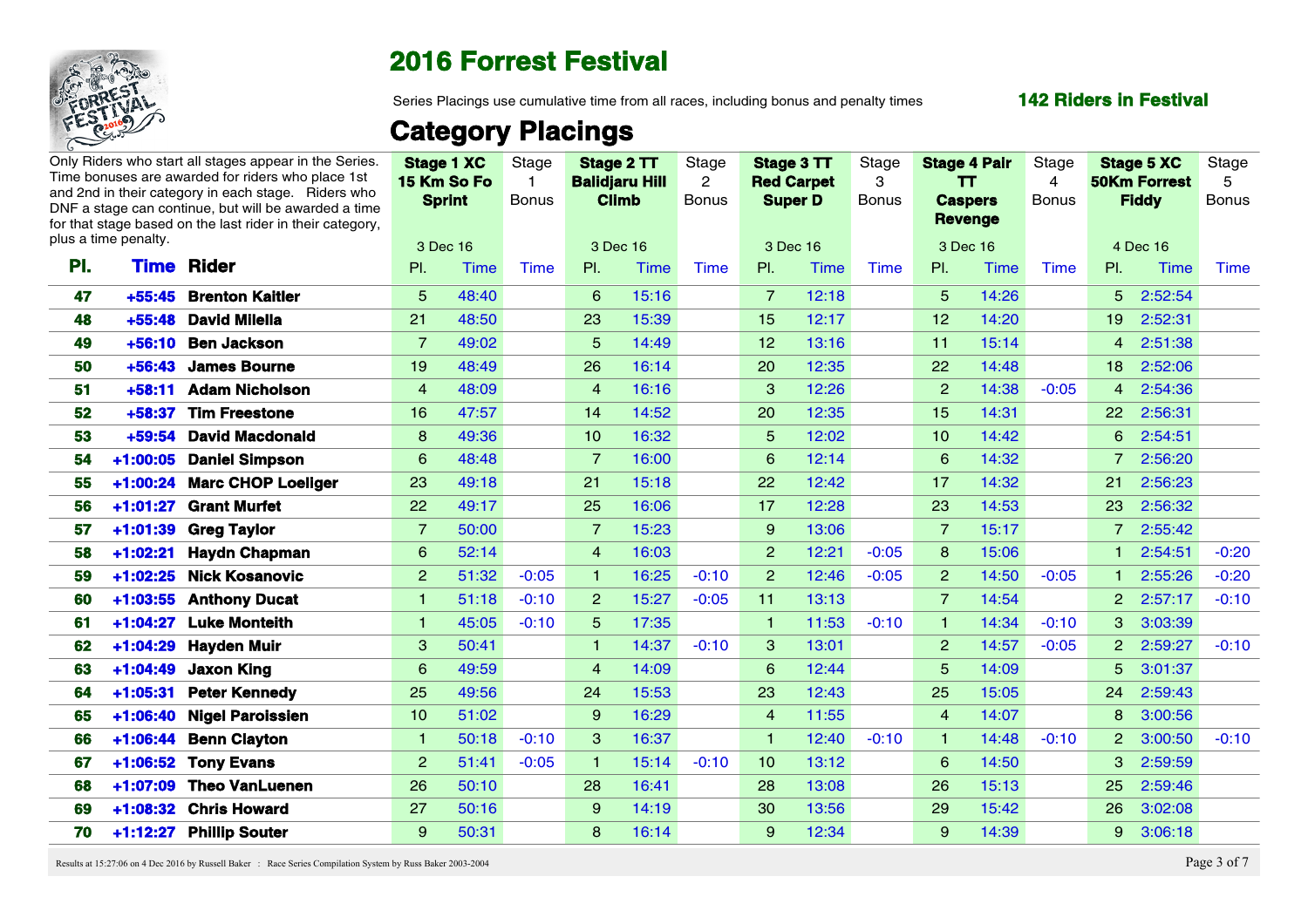

Series Placings use cumulative time from all races, including bonus and penalty times

#### **142 Riders in Festival**

## **Category Placings**

|      |                      | Only Riders who start all stages appear in the Series<br>Time bonuses are awarded for riders who place 1st<br>and 2nd in their category in each stage. Riders who<br>DNF a stage can continue, but will be awarded a time |                 | <b>Stage 1 XC</b><br>15 Km So Fo<br><b>Sprint</b> | Stage<br><b>Bonus</b> |                 | Stage 2 TT<br><b>Balidjaru Hill</b><br><b>Climb</b> | Stage<br>$\mathbf{2}$<br><b>Bonus</b> | <b>Super D</b>  | Stage 3 TT<br><b>Red Carpet</b> | Stage<br>-3<br>Bonus | <b>Stage 4 Pair</b><br>TT.<br><b>Caspers</b> |       | Stage<br>4<br><b>Bonus</b> | <b>50Km Forrest</b> | Stage 5 XC<br><b>Fiddy</b> | Stage<br>-5<br><b>Bonus</b> |  |
|------|----------------------|---------------------------------------------------------------------------------------------------------------------------------------------------------------------------------------------------------------------------|-----------------|---------------------------------------------------|-----------------------|-----------------|-----------------------------------------------------|---------------------------------------|-----------------|---------------------------------|----------------------|----------------------------------------------|-------|----------------------------|---------------------|----------------------------|-----------------------------|--|
|      | plus a time penalty. | for that stage based on the last rider in their category.                                                                                                                                                                 |                 | 3 Dec 16                                          |                       |                 | 3 Dec 16                                            |                                       | 3 Dec 16        |                                 |                      | <b>Revenge</b><br>3 Dec 16                   |       |                            | 4 Dec 16            |                            |                             |  |
| PI.  |                      | <b>Time Rider</b>                                                                                                                                                                                                         | PI.             | Time                                              | Time                  | PI.             | Time                                                | Time                                  | PI.             | Time                            | Time                 | PI.                                          | Time  | Time                       | $\mathsf{PL}$       | Time                       | Time                        |  |
|      |                      | 71 +1:13:06 Brett Keirs                                                                                                                                                                                                   | $\overline{7}$  | 52:18                                             |                       | -3              | 15:59                                               |                                       | $\overline{4}$  | 12:29                           |                      |                                              | 14:41 | $-0:10$                    | $\overline{4}$      | 3:05:38                    |                             |  |
|      |                      | 72 +1:14:19 Kristian Smythe                                                                                                                                                                                               | 28              | 50:28                                             |                       | 29              | 16:59                                               |                                       | 26              | 13:01                           |                      | 28                                           | 15:23 |                            | 27                  | 3:06:17                    |                             |  |
| 73   |                      | +1:14:26 Siebe Bouten                                                                                                                                                                                                     | $\overline{4}$  | 52:58                                             |                       | 3               | 15:57                                               |                                       | $\overline{4}$  | 13:16                           |                      | $\mathbf{3}$                                 | 14:58 |                            | $\overline{4}$      | 3:05:06                    |                             |  |
|      |                      | 74 +1:14:30 Grant Macken                                                                                                                                                                                                  | 8               | 51:02                                             |                       | 8               | 16:04                                               |                                       | 11              | 13:29                           |                      | 14                                           | 15:46 |                            | -9                  | 3:05:58                    |                             |  |
|      |                      | 75 +1:15:51 Jamie Wise                                                                                                                                                                                                    | 20 <sub>2</sub> | 48:50                                             |                       | 26 <sup>°</sup> | 16:14                                               |                                       | 23              | 12:43                           |                      | 27                                           | 15:17 |                            |                     | 28 3:10:36                 |                             |  |
| 76 - |                      | +1:16:27 Nicholas Deane                                                                                                                                                                                                   | 3               | 52:30                                             |                       |                 | 16:25                                               | $-0:10$                               | -3-             | 12:55                           |                      | -3                                           | 14:59 |                            | 4                   | 3:07:37                    |                             |  |
| 77   |                      | +1:16:52 Wayne Doble                                                                                                                                                                                                      | 8               | 52:48                                             |                       | 13.             | 17:28                                               |                                       | -8              | 13:08                           |                      | $\overline{4}$                               | 14:44 |                            |                     | 5 3:06:33                  |                             |  |
| 78   |                      | +1:17:08 Crispin Egli                                                                                                                                                                                                     | -5              | 52:08                                             |                       | 6               | 16:48                                               |                                       | -6              | 13:19                           |                      | 5                                            | 15:18 |                            |                     | 5 3:07:24                  |                             |  |
| 79 - |                      | +1:18:07 Leon Smith                                                                                                                                                                                                       | 12 <sup>7</sup> | 53:30                                             |                       | 5               | 16:08                                               |                                       | -5              | 12:41                           |                      | $\overline{2}$                               | 14:43 | $-0:05$                    |                     | 6 3:08:59                  |                             |  |
| 80   |                      | +1:18:51 Stephen Gray                                                                                                                                                                                                     | $\overline{4}$  | 54:32                                             |                       | $\overline{4}$  | 17:23                                               |                                       | -5              | 13:33                           |                      | $\overline{4}$                               | 15:01 |                            |                     | $3\quad 3:06:11$           |                             |  |
| 81.  |                      | +1:19:47 Tim Brown                                                                                                                                                                                                        | $\overline{4}$  | 51:46                                             |                       | 10 <sup>1</sup> | 17:00                                               |                                       |                 | 12:09                           | $-0:10$              | $\overline{2}$                               | 14:43 | $-0:05$                    |                     | 10 3:12:13                 |                             |  |
|      |                      | +1:20:00 Chris Browne                                                                                                                                                                                                     | 5               | 51:58                                             |                       | 15 <sub>1</sub> | 17:38                                               |                                       | $\mathbf{Q}$    | 13:11                           |                      | 16 <sup>1</sup>                              | 15:54 |                            |                     | 7 3:09:08                  |                             |  |
| 83.  |                      | 1:20:56 Matthew Cordell                                                                                                                                                                                                   | $\mathbf{3}$    | 51:44                                             |                       | 16 <sup>°</sup> | 17:39                                               |                                       | $\mathbf{3}$    | 12:22                           |                      | 5                                            | 14:47 |                            |                     | $11 \quad 3:12:13$         |                             |  |
| 84   |                      | +1:21:15 David MacAuley                                                                                                                                                                                                   | 13 <sup>7</sup> | 53:48                                             |                       | 14              | 17:39                                               |                                       | -8              | 12:58                           |                      | 13 <sup>7</sup>                              | 15:45 |                            |                     | 10 3:08:54                 |                             |  |
| 85 - |                      | 1:21:44 Nicholas Barnes                                                                                                                                                                                                   | 11 <sup>1</sup> | 52:11                                             |                       | 11 <sub>1</sub> | 16:35                                               |                                       | 11              | 12:47                           |                      | - 7                                          | 14:37 |                            |                     | 10 3:13:23                 |                             |  |
|      |                      | 86 +1:24:29 Gavin O'Brien                                                                                                                                                                                                 | 29              | 50:34                                             |                       | 30 <sup>°</sup> | 17:08                                               |                                       | 13 <sup>°</sup> | 12:08                           |                      | 20                                           | 14:44 |                            |                     | 29 3:17:44                 |                             |  |
| 87 - |                      | +1:24:34 Chris Tibb                                                                                                                                                                                                       | 12 <sub>1</sub> | 52:16                                             |                       | 13.             | 17:43                                               |                                       | 10 <sup>°</sup> | 12:46                           |                      | 8                                            | 14:38 |                            | 11 <sub>1</sub>     | 3:15:00                    |                             |  |
|      |                      | +1:25:20 Stefano Romiti                                                                                                                                                                                                   | 15 <sup>7</sup> | 54:02                                             |                       | 14              | 17:30                                               |                                       | 14              | 13:31                           |                      | 18 <sup>°</sup>                              | 16:04 |                            |                     | $9$ 3:12:02                |                             |  |
|      |                      | +1:27:11 mark lunn                                                                                                                                                                                                        |                 | 52:55                                             |                       | $5^{\circ}$     | 16:42                                               |                                       |                 | 13:23                           |                      | 6                                            | 15:31 |                            |                     | 6 3:16:29                  |                             |  |
| 90 - |                      | +1:31:50 Gordon Scrim                                                                                                                                                                                                     | 10 <sup>1</sup> | 52:25                                             |                       | 10.             | 17:10                                               |                                       | 14              | 14:26                           |                      | 8                                            | 15:32 |                            |                     | 11 3:20:06                 |                             |  |
| 91   |                      | +1:33:16 Mick Ritchie                                                                                                                                                                                                     | 12 <sub>2</sub> | 53:38                                             |                       | 13 <sup>°</sup> | 17:18                                               |                                       | 12 <sub>2</sub> | 13:37                           |                      | 11                                           | 15:43 |                            | 12 <sub>2</sub>     | 3:20:49                    |                             |  |
|      |                      | 92 +1:36:07 Stewart Coff                                                                                                                                                                                                  | 9               | 51:56                                             |                       | 9               | 16:09                                               |                                       | $\overline{7}$  | 12:54                           |                      | 9                                            | 15:37 |                            | 15 <sub>1</sub>     | 3:27:20                    |                             |  |
|      |                      | 93 +1:36:47 Joel Geysen                                                                                                                                                                                                   | 13.             | 53:42                                             |                       | 12.             | 17:13                                               |                                       |                 | 13:03                           |                      | 9                                            | 15:23 |                            | 12 <sup>1</sup>     | 3:25:15                    |                             |  |
|      |                      | 94 +1:38:09 William Morgan                                                                                                                                                                                                | 13 <sup>°</sup> | 55:56                                             |                       | 12 <sub>1</sub> | 17:31                                               |                                       | 13 <sup>°</sup> | 13:22                           |                      | 12 <sub>2</sub>                              | 15:29 |                            | 12 <sup>7</sup>     | 3:23:40                    |                             |  |

Results at 15:27:06 on 4 Dec 2016 by Russell Baker : Race Series Compilation System by Russ Baker 2003-2004 Page 4 of 7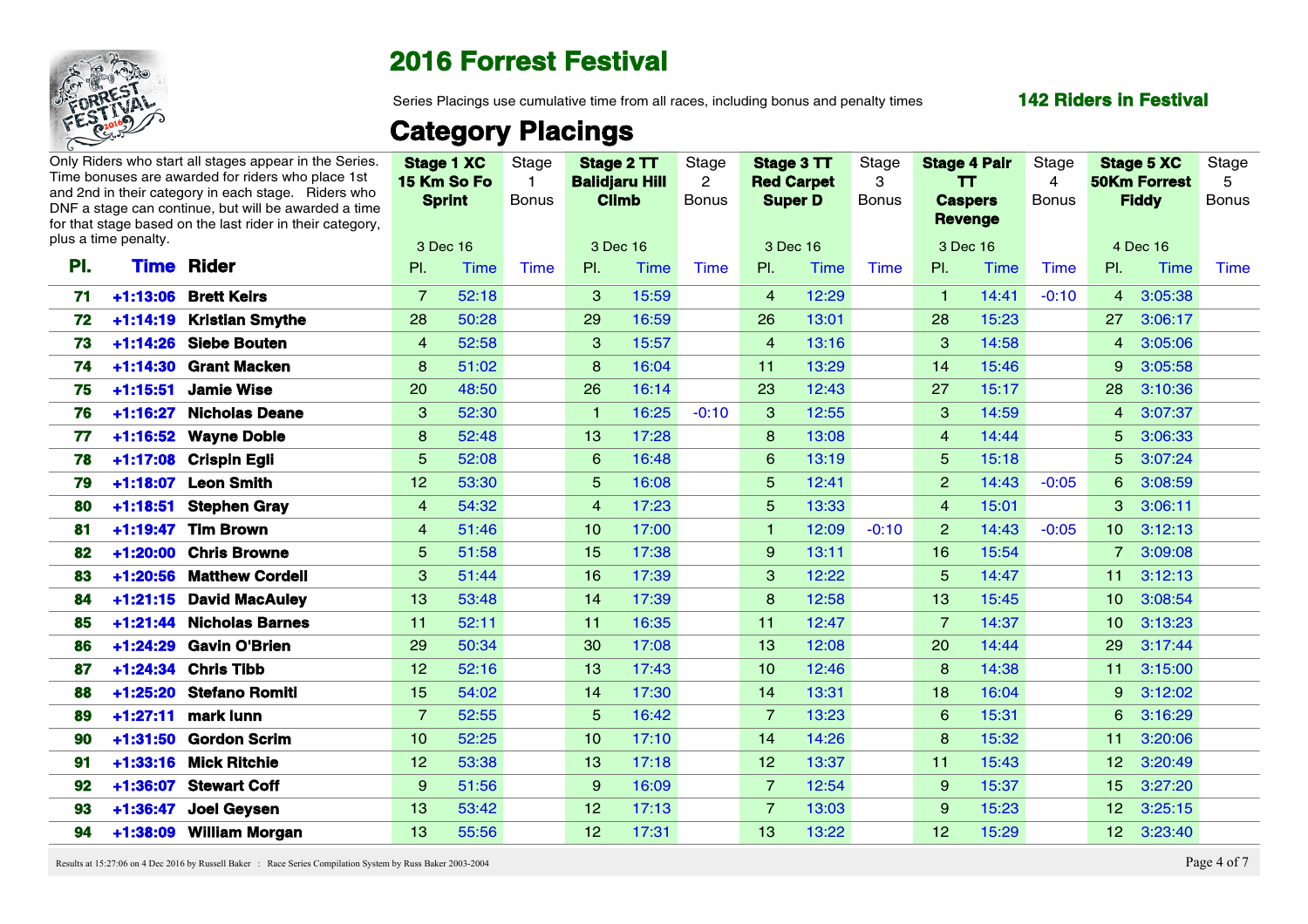

Series Placings use cumulative time from all races, including bonus and penalty times

#### **142 Riders in Festival**

## **Category Placings**

|     |                      | Only Riders who start all stages appear in the Series.<br>Time bonuses are awarded for riders who place 1st |                 | Stage 1 XC<br>15 Km So Fo | Stage        |                 | Stage 2 TT<br><b>Balidjaru Hill</b> | Stage<br>$\overline{2}$ | Stage 3 TT     | <b>Red Carpet</b> | Stage<br>-3  |                  | <b>Stage 4 Pair</b><br><b>TT</b> | Stage<br>4   |                 | <b>Stage 5 XC</b><br><b>50Km Forrest</b> | Stage<br>-5  |
|-----|----------------------|-------------------------------------------------------------------------------------------------------------|-----------------|---------------------------|--------------|-----------------|-------------------------------------|-------------------------|----------------|-------------------|--------------|------------------|----------------------------------|--------------|-----------------|------------------------------------------|--------------|
|     |                      | and 2nd in their category in each stage. Riders who<br>DNF a stage can continue, but will be awarded a time |                 | <b>Sprint</b>             | <b>Bonus</b> |                 | <b>Climb</b>                        | <b>Bonus</b>            | <b>Super D</b> |                   | <b>Bonus</b> | <b>Caspers</b>   |                                  | <b>Bonus</b> |                 | <b>Fiddy</b>                             | <b>Bonus</b> |
|     |                      | for that stage based on the last rider in their category,                                                   |                 |                           |              |                 |                                     |                         |                |                   |              |                  | <b>Revenge</b>                   |              |                 |                                          |              |
|     | plus a time penalty. |                                                                                                             |                 | 3 Dec 16                  |              |                 | 3 Dec 16                            |                         | 3 Dec 16       |                   |              |                  | 3 Dec 16                         |              |                 | 4 Dec 16                                 |              |
| PI. | <b>Time</b>          | Rider                                                                                                       | PI.             | Time                      | Time         | PI.             | Time                                | Time                    | PI.            | Time              | Time         | PI.              | Time                             | <b>Time</b>  | $\mathsf{PL}$   | Time                                     | Time         |
| 95  |                      | +1:41:13 Scott Robbins                                                                                      | 16              | 54:05                     |              | 6               | 16:09                               |                         | 17             | 13:50             |              | 12 <sup>12</sup> | 15:32                            |              |                 | 14 3:29:26                               |              |
| 96  |                      | +1:43:25 Lyle Weir                                                                                          | 10 <sup>°</sup> | 53:18                     |              | 9               | 16:55                               |                         | 18             | 14:02             |              | 14               | 15:41                            |              | 15 <sub>1</sub> | 3:31:18                                  |              |
| 97  |                      | +1:43:57 Jon Perry                                                                                          | 17              | 56:32                     |              | 17              | 17:41                               |                         | 19             | 14:11             |              | 15 <sub>1</sub>  | 15:52                            |              | 13 <sup>°</sup> | 3:27:30                                  |              |
| 98. |                      | +1:44:48 Andrew Klapche                                                                                     | 15 <sub>1</sub> | 1:00:23                   |              | 11              | 17:11                               |                         | 16             | 14:54             |              | 17 <sub>2</sub>  | 17:25                            |              | 13 <sup>°</sup> | 3:22:44                                  |              |
|     |                      | +1:46:00 Eric Caesar                                                                                        |                 | 14 1:00:08                |              | 15 <sup>1</sup> | 18:13                               |                         | 13             | 14:18             |              | 11 <sup>1</sup>  | 15:43                            |              | 14              | 3:25:27                                  |              |
| 100 |                      | +1:48:20 David Higgins                                                                                      | 9               | 52:55                     |              | 7               | 16:43                               |                         | 15             | 13:34             |              | 11.              | 15:31                            |              | 17              | 3:37:26                                  |              |
| 101 |                      | +1:48:46 Andrew Reilly                                                                                      | -5              | 55:43                     |              | 5               | 18:29                               |                         | $\overline{4}$ | 13:23             |              | 5                | 16:08                            |              |                 | 6 3:32:52                                |              |
| 102 |                      | +1:49:45 Paul Lanham                                                                                        | 11              | 53:21                     |              | 8               | 16:54                               |                         | 6              | 12:45             |              | 9                | 15:23                            |              | 18              | 3:39:11                                  |              |
| 103 |                      | +1:51:57 Andrew Ballestrin                                                                                  | -6              | 58:38                     |              | 6               | 18:56                               |                         | 6              | 13:53             |              | 6                | 16:28                            |              | 5               | 3:31:51                                  |              |
| 104 |                      | +1:58:55 Darren Phillips                                                                                    | 21              | 1:03:55                   |              | 21              | 19:01                               |                         | 20             | 15:04             |              | 19 <sup>°</sup>  | 17:08                            |              | 16 <sup>°</sup> | 3:31:36                                  |              |
| 105 |                      | +1:59:43 Geoff McLennan                                                                                     | 3               | 56:56                     |              | $\mathbf{3}$    | 18:05                               |                         | -3             | 13:33             |              | $\mathbf{3}$     | 15:55                            |              | $\overline{4}$  | 3:43:03                                  |              |
| 106 |                      | +2:03:14 Paul Field                                                                                         | 16 <sup>1</sup> | 1:00:26                   |              | 16              | 19:17                               |                         | 18             | 15:03             |              | 18               | 17:40                            |              | 16 <sup>1</sup> | 3:38:37                                  |              |
| 107 |                      | +2:03:44 Angus West                                                                                         | 16 <sup>1</sup> | 1:00:18                   |              | 15 <sub>1</sub> | 18:36                               |                         | 14             | 13:48             |              | 14               | 15:31                            |              | 13 <sup>°</sup> | 3:43:20                                  |              |
| 108 |                      | +2:08:44 Kent Adams                                                                                         |                 | $5 - 1:02:33$             |              | $\overline{4}$  | 20:56                               |                         | 5              | 15:13             |              | $\overline{4}$   | 16:43                            |              |                 | $3\quad 3:41:08$                         |              |
| 109 | $+2:15:19$           | <b>Glenn Daniel</b>                                                                                         |                 | 6 1:00:27                 |              | $\overline{4}$  | 17:32                               |                         | .5             | 14:21             |              | -5               | 16:29                            |              | 5               | 3:54:19                                  |              |
| 110 |                      | +2:16:47 Tyler O'Hagan                                                                                      | 15 <sub>1</sub> | 59:22                     |              | 16              | 19:51                               |                         | 16             | 14:22             |              | 15 <sub>15</sub> | 16:23                            |              |                 | 14 3:54:38                               |              |
| 111 |                      | +2:17:25 Michael Lentini                                                                                    | 19 <sup>°</sup> | 1:03:00                   |              | 19 <sup>°</sup> | 21:59                               |                         | 15             | 14:49             |              | 19               | 17:50                            |              | 17              | 3:47:36                                  |              |
| 112 |                      | +2:21:34 Paul Cunningham                                                                                    | 18 <sup>°</sup> | 48:49                     |              | 16 <sup>1</sup> | 14:57                               |                         | 25             | 12:51             |              | 24               | 15:02                            |              |                 | DNF 4:17:44                              |              |
| 113 |                      | +2:22:08 Adam O'Neill                                                                                       |                 | 7 1:01:32                 |              |                 | 19:31                               |                         |                | 14:39             |              | 8                | 17:09                            |              |                 | 3:57:06                                  |              |
| 114 |                      | +2:26:03 Scott Enwright                                                                                     | 8               | 53:17                     |              | 9               | 17:43                               |                         | 9              | 55:20             |              | 7                | 16:04                            |              |                 | 7 3:31:28                                |              |
| 115 |                      | +2:36:01 Rohan Bevan                                                                                        |                 | 5 1:00:24                 |              | 6               | 19:37                               |                         | 6              | 15:02             |              | 6                | 17:48                            |              |                 | 7 4:10:59                                |              |
| 116 |                      | +2:42:17 Stephen Rabjones                                                                                   |                 | 4 1:00:31                 |              | $5^{\circ}$     | 21:38                               |                         | $\overline{4}$ | 14:35             |              | 5                | 18:36                            |              |                 | 5 4:14:46                                |              |
| 117 |                      | +2:43:38 Mateo Rodriguez                                                                                    |                 | 8 1:14:19                 |              | 8               | 22:57                               |                         | -7             | 17:16             |              | 8                | 19:23                            |              |                 | 6 3:57:32                                |              |
| 118 |                      | +2:44:09 Umberto Scolaro                                                                                    |                 | 18 1:02:10                |              | 17 <sup>2</sup> | 19:42                               |                         | 19             | 15:27             |              | 15 <sub>15</sub> | 16:59                            |              | 19 <sup>°</sup> | 4:17:40                                  |              |

Results at 15:27:06 on 4 Dec 2016 by Russell Baker : Race Series Compilation System by Russ Baker 2003-2004 Page 5 of 7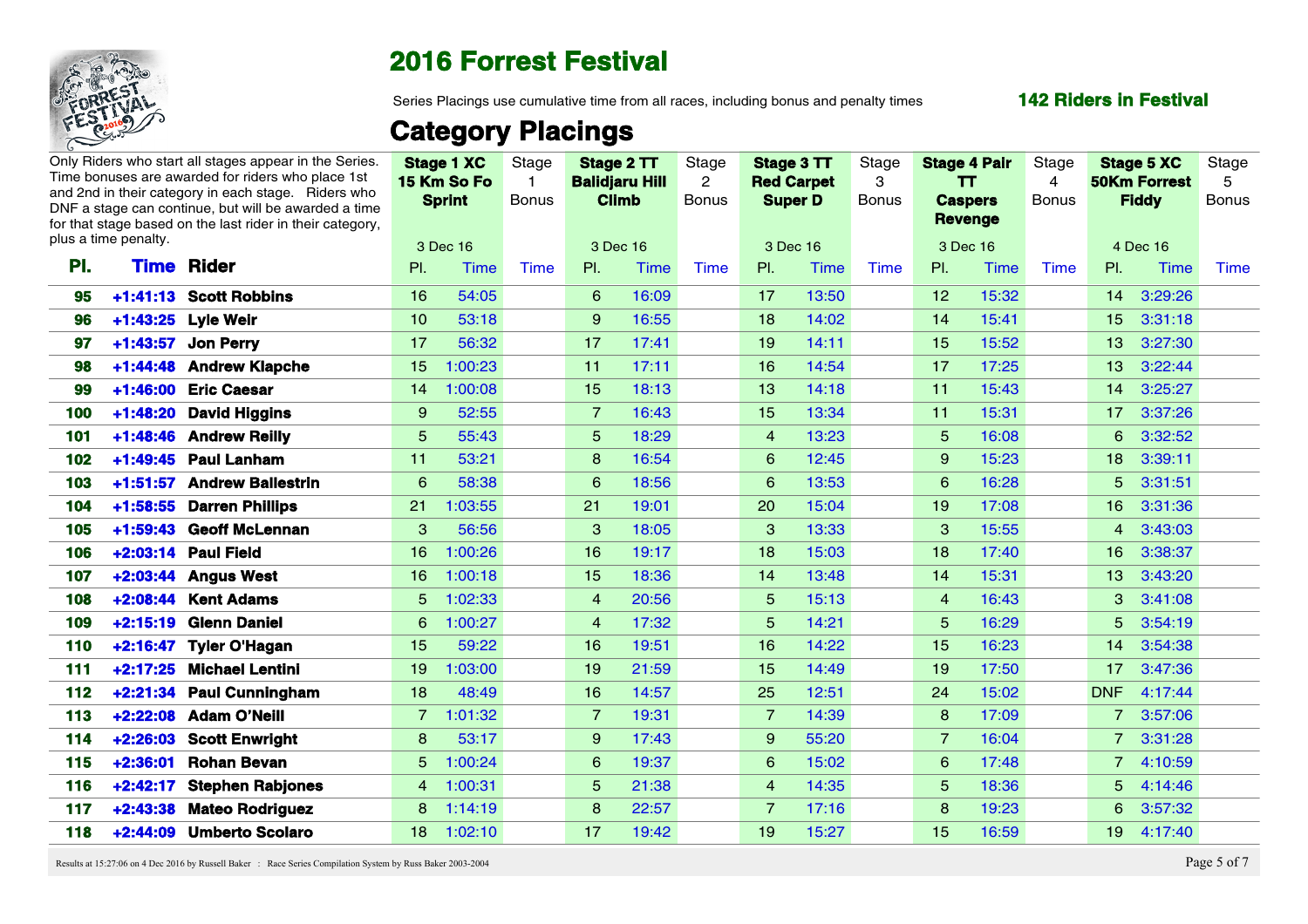

Series Placings use cumulative time from all races, including bonus and penalty times

#### **142 Riders in Festival**

## **Category Placings**

|                      |      | Only Riders who start all stages appear in the Series.<br>Time bonuses are awarded for riders who place 1st                                                              |     | Stage 1 XC<br>15 Km So Fo | Stage       |                | Stage 2 TT<br><b>Balidjaru Hill</b> | Stage | Stage 3 TT<br><b>Red Carpet</b> |          | Stage        | <b>Stage 4 Pair</b><br>ΤТ        |                  | Stage |     | <b>Stage 5 XC</b><br><b>50Km Forrest</b> | Stage |  |
|----------------------|------|--------------------------------------------------------------------------------------------------------------------------------------------------------------------------|-----|---------------------------|-------------|----------------|-------------------------------------|-------|---------------------------------|----------|--------------|----------------------------------|------------------|-------|-----|------------------------------------------|-------|--|
|                      |      | and 2nd in their category in each stage. Riders who<br>DNF a stage can continue, but will be awarded a time<br>for that stage based on the last rider in their category, |     | <b>Sprint</b>             | Bonus       |                | <b>Climb</b>                        | Bonus | <b>Super D</b>                  |          | <b>Bonus</b> | <b>Caspers</b><br><b>Revenge</b> |                  | Bonus |     | <b>Fiddy</b>                             | Bonus |  |
| plus a time penalty. |      |                                                                                                                                                                          |     | 3 Dec 16                  |             |                | 3 Dec 16                            |       | 3 Dec 16                        |          |              | 3 Dec 16                         |                  |       |     | 4 Dec 16                                 |       |  |
| PI.                  | Time | <b>Rider</b>                                                                                                                                                             | PI. | Time                      | <b>Time</b> | PL             | Time                                | Time. | PL                              | Time     | Time         | PI.                              | <sup>-</sup> ime | Time  | PI. | <b>Time</b>                              | Time  |  |
|                      |      | 119 +2:47:12 Paul Afferi                                                                                                                                                 |     | 20 1:03:29                |             | 23             | 21:29                               |       | 21                              | 15:10    |              | 20 <sup>2</sup>                  | 17:13            |       |     | 21 4:17:40                               |       |  |
| 120                  |      | +2:50:00 Darrell Lett                                                                                                                                                    |     | 20 1:07:48                |             | $21 -$         | 22:52                               |       |                                 | 21 16:23 |              | 21                               | 19:48            |       |     | 18 4:10:58                               |       |  |
| 121                  |      | +3:07:48 Jose Rodriguez                                                                                                                                                  |     | 18 1:15:59                |             | 18             | 21:05                               |       | 17 <sup>2</sup>                 | 16:25    |              | 18                               | 18:59            |       |     | 15 4:23:09                               |       |  |
|                      |      | 122 +3:10:47 Mitchell Morley                                                                                                                                             |     | $7 - 1:14:10$             |             | $\overline{7}$ | 20:26                               |       |                                 | 8 18:00  |              | $7^{\circ}$                      | 19:11            |       |     | 8 4:26:49                                |       |  |
| 123                  |      | +3:33:17 Corey Blake                                                                                                                                                     | 18  | 57:18                     |             | 11             | 17:05                               |       | 13                              | 13:25    |              | 13                               | 15:38            |       |     | DNF 5:17:40                              |       |  |